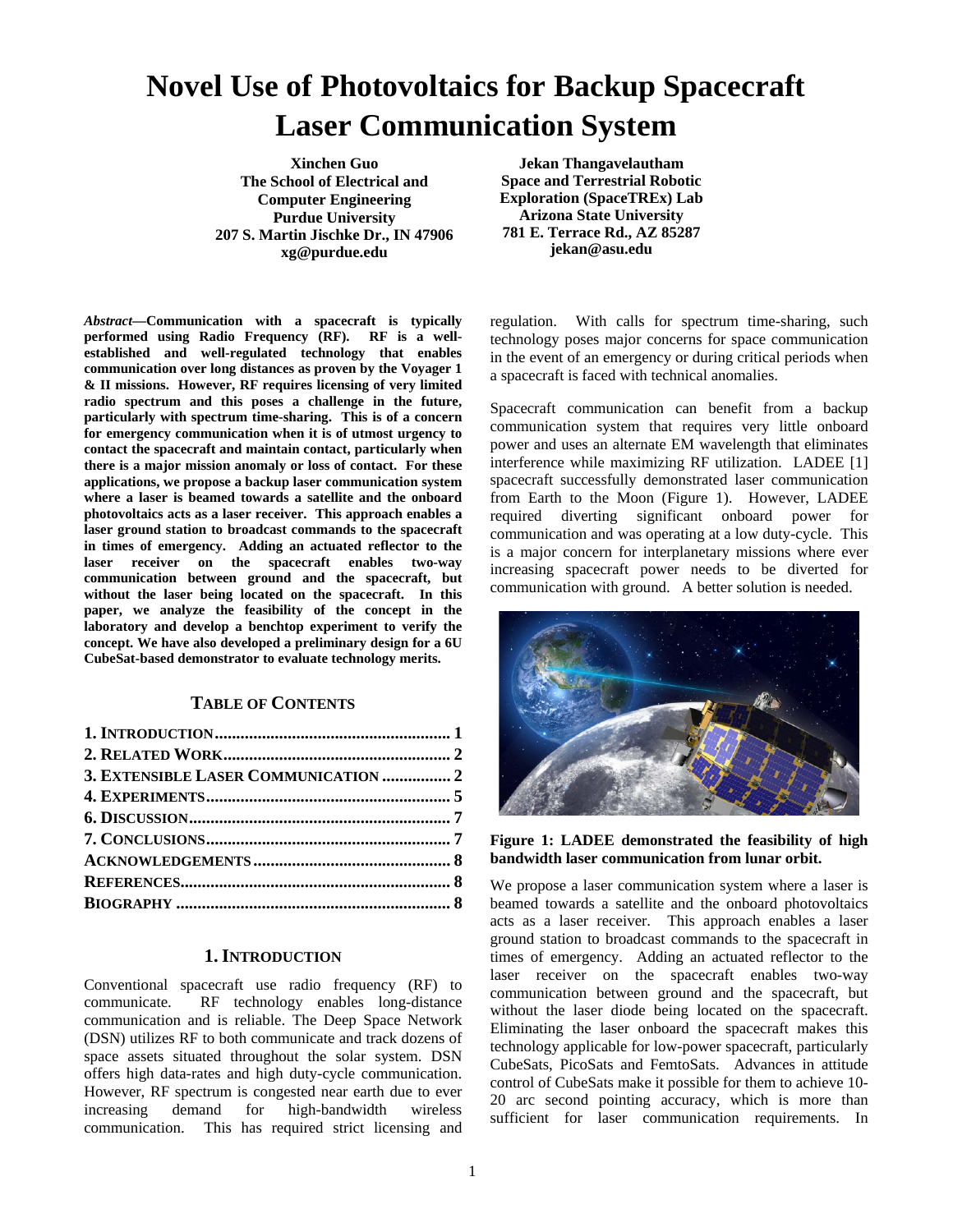addition, this method avoids lifetime concerns of a laser diode onboard a spacecraft. However, the ground station will need to look behind or point-ahead to anticipate and maintain a link with a moving spacecraft. Furthermore, the ground station optics needs to be sensitive to detect a much weaker reflected beam. The technology is also conducive to close-range spacecraft to spacecraft communication.

Our proposed approach enables the laser communication system to be extensible. In other words, this system can enables future upgrades to the laser ground station, particularly (1) improvement in optics to both transmit and detect the reflected laser light, (2) increased power to the laser that effectively increases both bandwidth and range.

However we envision the first applications be as a backup communication system that can have very low bandwidth in the order 10 Kbps or less, but be sufficient to communicate telemetry and critical system states of spacecraft in Low Earth Orbit (LEO) and MEO (Medium Earth Orbit).

The bottleneck to data bandwidth comes from the laser signal filtering capabilities and reflector actuation response times of the spacecraft. Improvement in ground laser optics, increased power to the laser and larger reflector mirrors can address constraints on the signal filtering capabilities of the spacecraft. In addition, improvement to the optics and ground based detectors can be made. This enables the technology to increase its range, post spacecraft deployment. Several technologies are considered for mirror actuation on the spacecraft including DLPs, reflector LCDs, retro-modulators and thin-film quantum wells for high bandwidth applications [3, 5-6], while solar panel gimballing for low-bandwidth communication. Further improvements are possible from deploying relay satellites.

In this paper, we first review state-of-the-art in lasercommunication in Section 2, followed by presentation of the proposed low-power, Extensible Laser Communication system (ELC) in Section 3. This will include a preliminary design, system specification, overview of the concept and theoretical feasibility studies. In Section 4, we present laboratory experiments performed to test some of the critical enabling technologies for ELC. This includes demonstration of a bench-top ELC proof-of-concept system, followed by discussions in Section 5, conclusions and future work in Section 6.

# **2. RELATED WORK**

<span id="page-1-0"></span>Miniaturization of space technology particularly electronics, CCDs and various science instruments have allowed for increased pixel scale resolution, giving higher fidelity data. This has translated into significant increase in the data generated and requires the communication data bandwidth to enable retrieval of this data to a ground station. The number of communication pipelines to a spacecraft beyond Low Earth Orbit is limited, often relying on a few ground stations such as the NASA Deep Space Network. These ground station have high costs associated with their maintenance and maintain priority for flagship missions.

Alternate modes of communication that is not reliant on RF or the Deep Space Network open whole new opportunities for small spacecraft both through government and commercial entities.

Laser communication compared with traditional radio frequency communication methods can in theory provide much higher bandwidth with relatively small mass, volume and power requirements. This is possible because laser enable the beams of photons to be coherent over longer distances. LADEE demonstrated the advantages of laser communication, providing high bandwidth for a relatively small sized spacecraft [1]. However LADEE utilized laser system onboard the spacecraft to perform high-speed bidirectional communication and consumes between 50 and 120 Watts. This is too high for small spacecraft that typically produce a total power of less than 20 Watts.

In our approach, we eliminate the need for a laser on the spacecraft itself. This simplifies the bi-directional communication system on the spacecraft, significantly reducing its cost, mass, volume and power usage. The bandwidth maybe raised independent of the spacecraft by raising the transmit power of the ground station. This decouples the ground station from the spacecraft. However this requires modulating the incoming laser signal.

Generally, there are two kinds of technologies to modulate laser signal. One kind is mechanical steering mirror, which is produced by several companies. However, these technologies typically provide an update rate lower than 1 KHz [7]. The other kind, electro optical system could provide much higher update rates. A ferroelectric liquid crystal retromodulator was designed by Utah State University. The modulation rate was up to 20 Kbps; and a 1200 bps field test rate was achieved [2]. In order to achieve even higher speed, quantum well thin films were developed by Naval Research Lab to modulate laser beam [3, 5-6]. Early prototypes in the laboratory supported up to 600 kbps rate and 460 kbps rate was achieved in real experiment, which was limited by computer hardware at that time [3]. Another work shows that the quantum well device was developed to a rate of 1 Mbps [4]. In more recent paper, Naval Research Lab reported a field test result up to 10 Mbps [5], which demonstrated the device performance was of course better than the test result. These results show promise for laser modulation technologies onboard the spacecraft.

# **3. EXTENSIBLE LASER COMMUNICATION**

<span id="page-1-1"></span>Figure 2 shows the proposed system architecture. The ground station is equipped with a photo detector, a series of filters to process the light signal a microcontroller, a laser source and a series of direction actuators. Direction actuators are used to point the laser receiver and photo detector towards the target.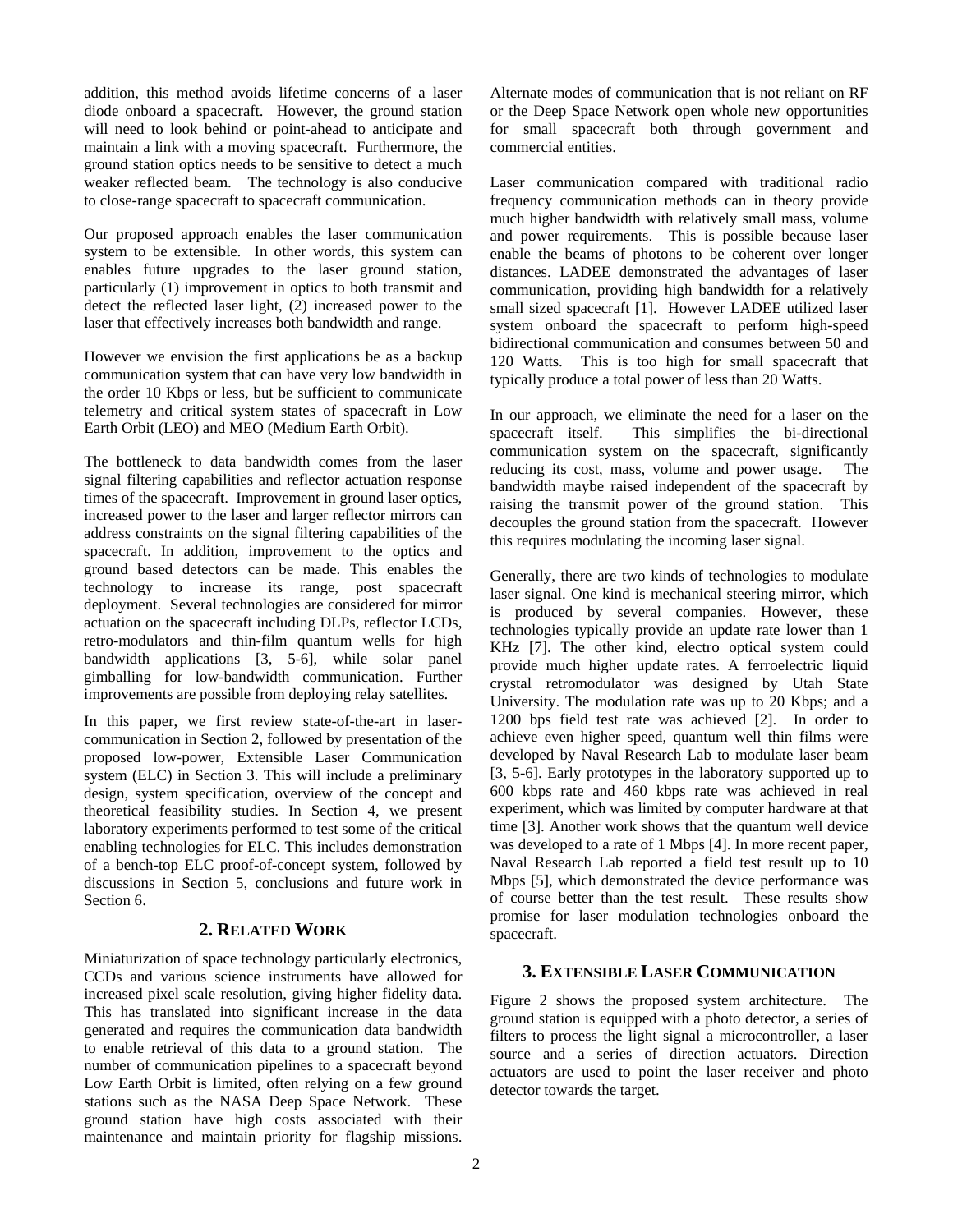

**Figure 2: Extensible Laser Communication System Architecture**

The received signal is filtered to gain maximum signal to noise ratio and the data acquired using a micro-controller which then transmit the binary data to other devices connected by wire to the ground station. The laser source is only located on the ground station and can send modulated laser beam to the spacecraft or robot.

On board the spacecraft or robot is the laser beam detector, which would nominally be a large solar photovoltaic panel or even photodetector, a bank of filters to process the signal from the photovoltaics, an actuated reflector, microcontroller and some attitude or direction actuator to point the reflector and detector. Data is sent from the ground station simply with the laser beam being beamed to the spacecraft or robot. For the spacecraft or robot to send data to the ground station, the ground station send a continuous laser beam to the spacecraft or robot that would then be modulated and reflected back by a high-speed switching reflector onboard the platform. This reflector can be a simple mechanical actuated mirror, Texas Instrument's DLP, reflective LCD or quantum well technology [3, 5-6].

A simple communication protocol to receive data from the spacecraft is shown in Figure 3. The spacecraft intends to send data shown on the first row (spacecraft send). The laser on the ground is modulated to "high" and beamed to the spacecraft. The spacecraft reflects back the laser signal (labeled ground receive). Sending data to the spacecraft is very straightforward with the laser modulated to beam the binary signals from the ground to the spacecraft (Figure 4).

In the following section we analyze the performance of laser communication technologies by using the Apache Point Observatory (APO) that perform lunar ranging as reference. Plugging this method into existing ranging and optical communication projects, we could get the minimum requirement for laser ranging and optical communication respectively.

In this method, the signal strength is believed to be equal to the product of emitted signal strength and ratio of receiving mirror area and area of laser spot projected on the moon. Since area of laser spot increases quadratically with the working distance, emitted signal strength is thought to be fixed, which only has linear effect.



**Figure 4: Send data to ground.**

According to the estimation method mentioned above, we could get the expression of area ratio, which has arbitrary unit. We take LLCD project as a reference to estimate the baseline of optical communication. The receiver consists of 4 telescopes on earth and the space segment consists of 1 telescope to emit laser beam.

$$
R_{com} = \frac{4d_{tele}^2}{\left(d_{me}\theta_{div}\right)^2} \tag{1}
$$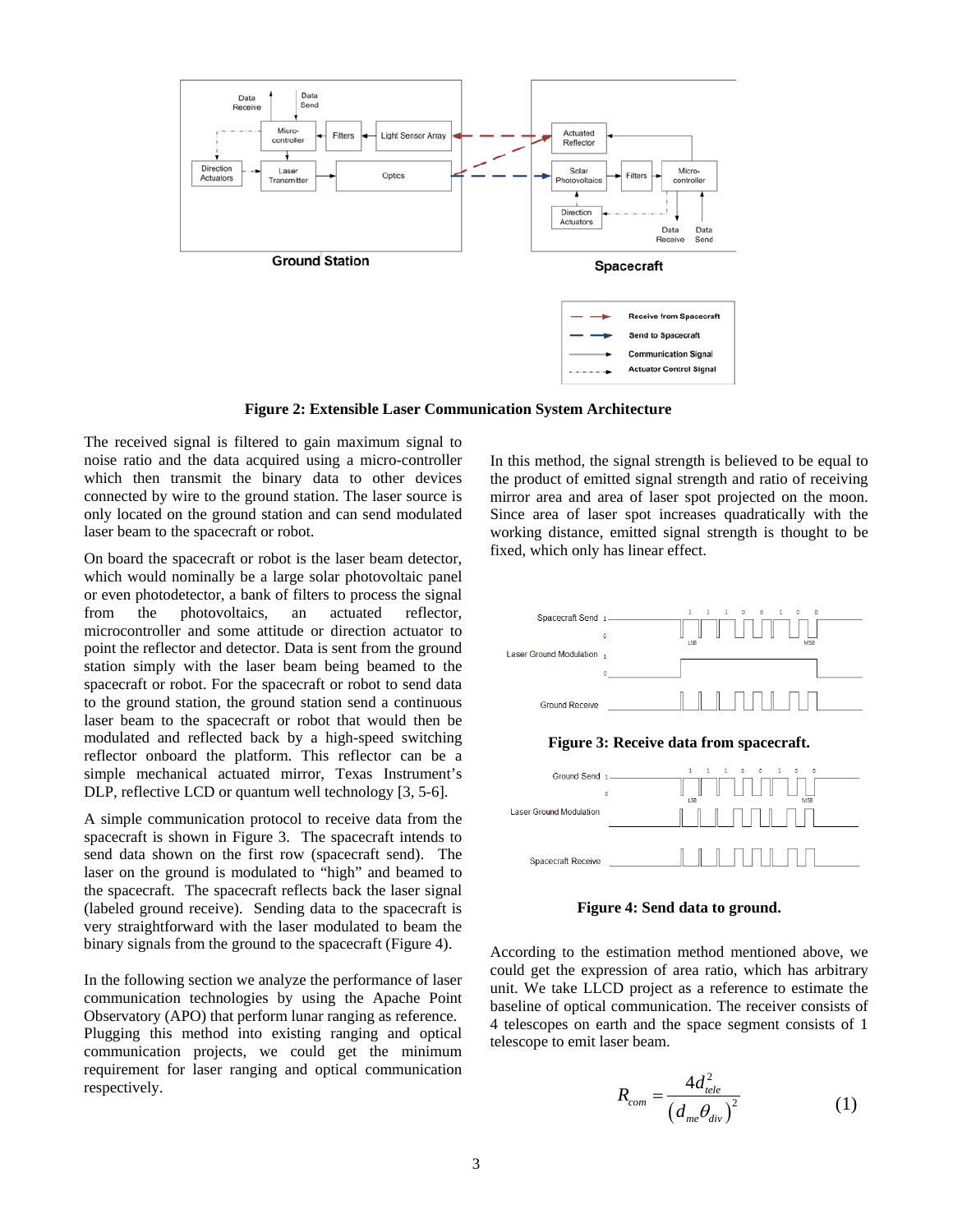Where  $R_{com}$  is the area ratio;  $d_{tele}$  is the diameter of receiving telescope; constant 4 denotes that the receiver is an array of 4 telescopes; *dme* is the distance between moon and earth and  $\theta_{div}$  is the angle of laser divergence. First, we set the distance between moon and earth *dme* as 384,400 km. The diameter of receiving telescope  $d_{tele}$  is 0.40m. The divergence of laser beam  $\theta_{div}$  is assumed to be 1 arc-second, i.e. 4.848 µrad. Plugging above data into Equation 1, we get the ratio *Rcom* to be 1.8E-7. Similarly, we could yield area ratio expression for laser ranging. We take lunar ranging with APO telescope and the reflecting mirror left by Apollo 11 as references. The transceiver consists of 1 telescope on earth and the reflecting mirror consists of 100 small mirrors.

$$
R_{ran} = \frac{100d_m^2 d_{tele}^2}{(d_{me}\theta_{em})^2 (d_{me}\theta_{me})^2}
$$
 (2)

Where  $R_{ran}$  is the area ratio;  $d_m$  is the diameter of one small mirror 3.8 cm;  $d_{me}$  is the distance between moon and earth 384,400 km; θ*em* is the divergence of laser beam from earth to moon 1 arc-second;  $\theta_{me}$  is the divergence of laser beam from moon to earth 8 arc-second and  $d_{tele}$  is the diameter of ground transceiver telescope 3.5 m. Thus we get *Rran* to be 2.29E-15. Based on these above calculations, we develop a minimum criterion for optical communication.

$$
\frac{A_{mi}A_{tele}}{\left(\frac{\pi d\theta_1}{2}\right)^2 \left(\frac{\pi d\theta_2}{2}\right)^2} \ge R_{com}
$$
 (3)

Where  $A_{ml}$  is the reflecting mirror area;  $A_{tele}$  is the area of telescope on the ground;  $d$  is the desired communication distance;  $\theta_l$  is divergence of laser beam from earth, typically 1 arc-second;  $\theta_2$  is the divergence of laser beam back to earth, typically 3 arc-second. We set the distance to be 400km on LEO. The required area of the reflecting mirror is shown in Figure 5.



**Figure 5: Size of telescope required to detect signal from a reflector mirror in LEO.**

A telescope with a diameter of 0.4 m has the area of 0.126  $m<sup>2</sup>$ , which corresponds to a reflect mirror with 1.15E-4  $m<sup>2</sup>$ . This area is about 2 reflecting mirrors, which is about 5mm in diameter and developed by NRL. For the moon, we set the distance to be 384,400 km. Then the required area of reflecting mirror is calculated with telescope area from  $1 \text{ m}^2$ to 10  $m<sup>2</sup>$  and is shown in Figure 6.



**Figure 6: Size of telescope required to detect signal from a reflector mirror in lunar orbit.**

From Figure 6, we could find a very different situation. If we use a telescope of  $3.5m$  (about  $10m^2$ ) in diameter on earth, we still need a reflecting mirror about 2.5E6  $m^2$ . We set the reflecting mirror to be 0.1 m, 0.2 m, 0.3 m and 0.4 m in diameter. Then the maximum distance is calculated with respect to different telescope area, ranging from  $1 \text{ m}^2$  to  $10$  $m<sup>2</sup>$  and is shown in Figure 7.



**Figure 7: Maximum communication distance achieved for telescope and reflector mirror combination.**

We could find that the realistic working distance is on the order of 10E6 m. That is to say, our proposed system is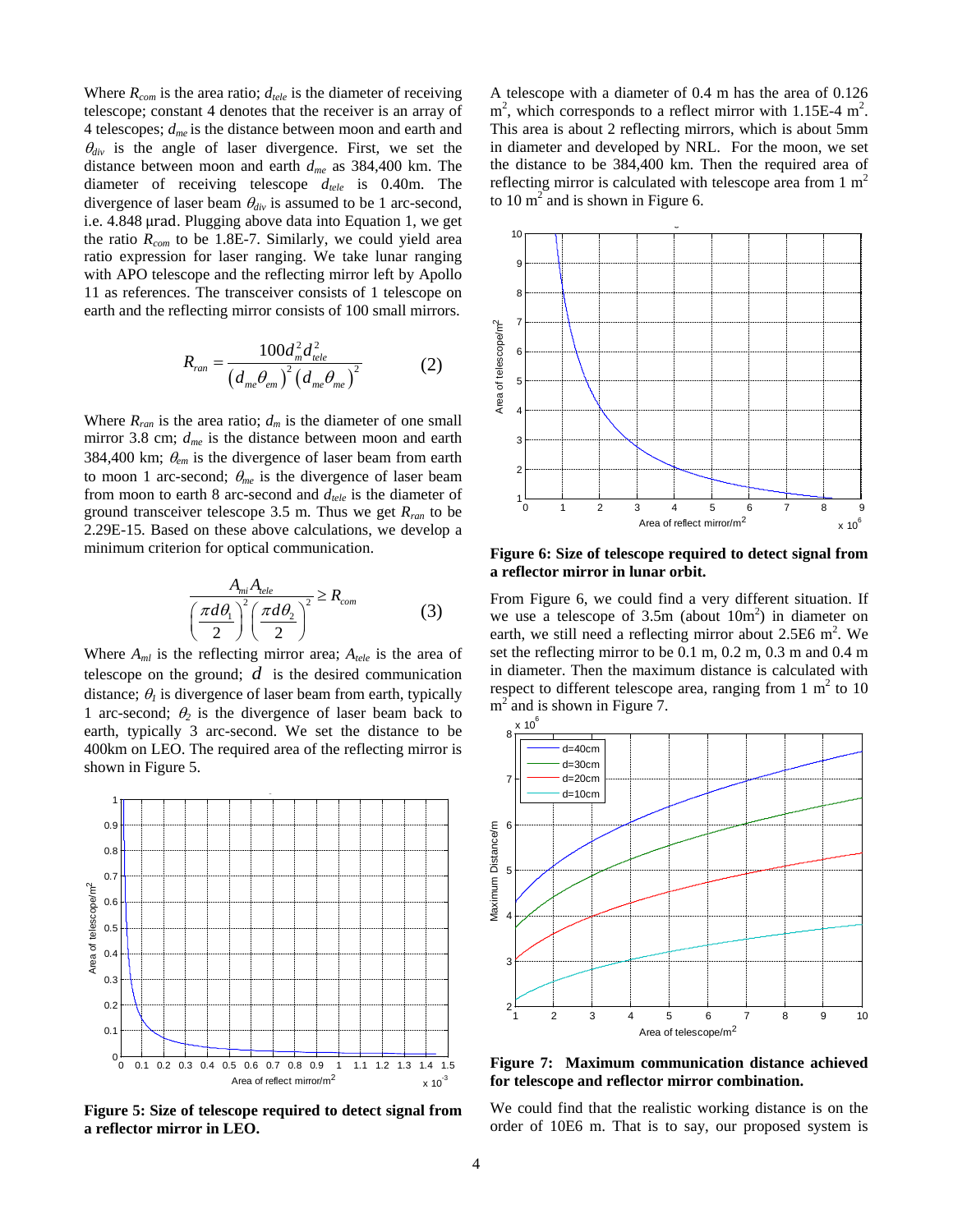suitable for all LEO and lower MEO applications. To further analyze the feasibility of the proposed approach, we calculated maximum distance with the reflecting mirror up to 40 times the area of the Apollo 11 mirror located on the lunar surface shown in Figure 8. From Figure 8 we could find that even with an 80 m telescope and a 40x reflecting mirror, we could only achieve 2.7E9 m which is less than distance from Earth to the Moon.

Use of on-orbit laser relay satellites has not been explored in this paper, but this maybe sufficient for Earth to Moon communication. The challenge comes from having to install large detection mirrors or providing high enough power so that the reflected beam is detectable.



**Figure 9: Benchtop experiment setup to demonstrate the Extensible Laser Communication (ELC) system.**



**Figure 8: Max comms. distance for telescope/reflector.**

#### **4. EXPERIMENTS**

<span id="page-4-0"></span>Based on this proposed system, we developed a laboratory proof of concept demonstration of this proposed system (Figure 9, 10). On the spacecraft is the laser beam receiver that consists of a photovoltaic panel, a bank of filters and amplifiers to detect the laser signal and microcontroller. In this configuration, the ground station terminal and spacecraft terminal are separated by less than 0.2 m. In a real world system, the laser beam would consume much higher power and be focused using a series of optic to ensure coherence over hundreds of thousands of kilometers. The ability to send and receive laser signal over long distances (as far as the moon) have already been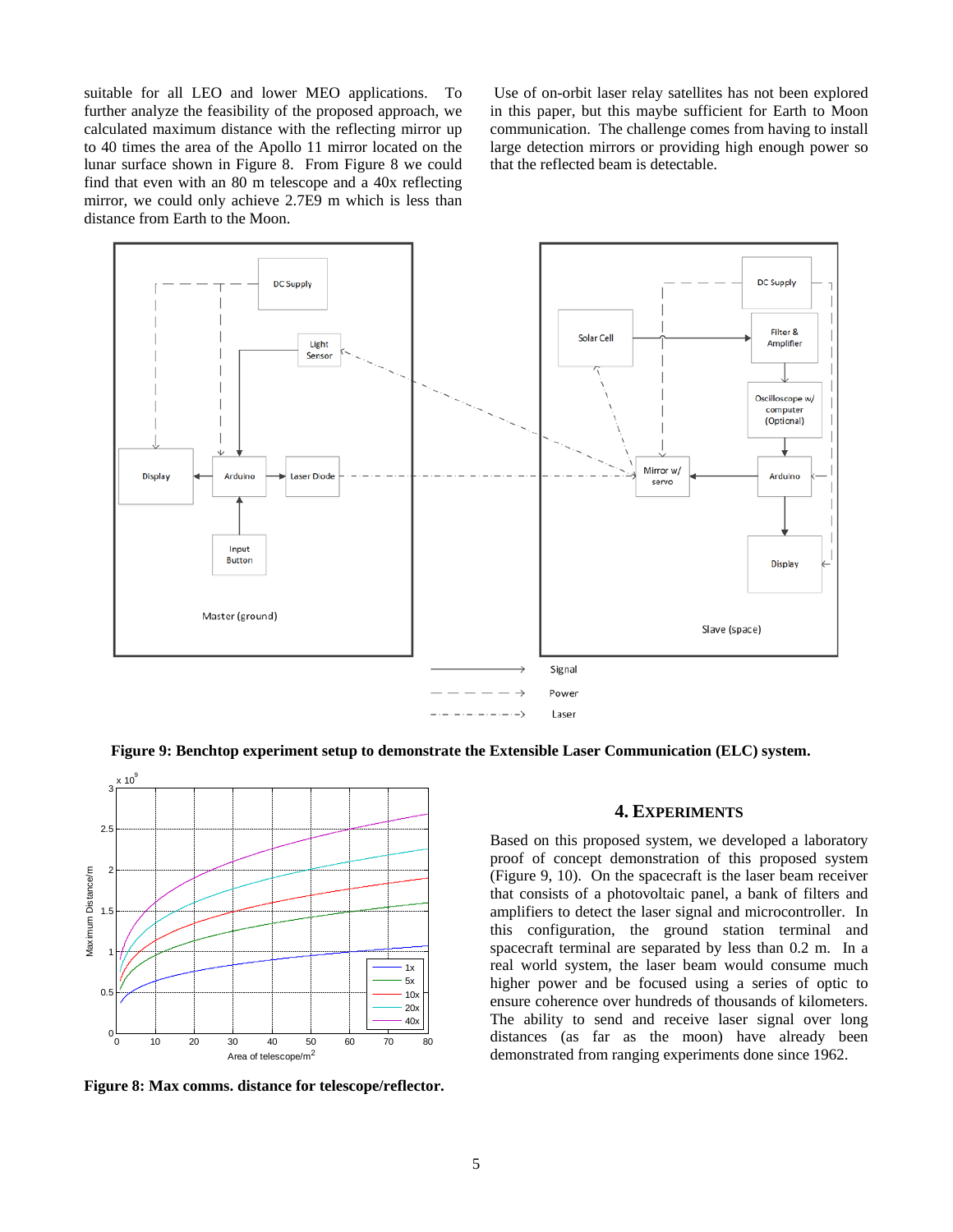

**Figure 10: Photo of benchtop system in operation.**

The proposed system was tested outside of the laboratory to evaluate whether the proposed laser communication approach, i.e. dual use of solar panels for producing solar power and for being large receivers for laser communication is possible. This was done by utilizing a violet laser. In July, Phoenix day, in the shade, a square wave signal from the violet laser is shown in Figure 11. Based on these signals detected (peak to peak of 58 mV) it is clear that with the right digital signal processing equipment it is possible to read the signal and perform laser communication. Figure 12 shows the same experiment repeated in sunlight (July, Phoenix).

The square signal from the laser is once detectable but amplitude has decreased to peak to peak of 11 mV, still more than sufficient for the right digital equipment to discern the signal from background sunlight.



**Figure 11: Purple laser signal detected using Emcore triple junction cell in the shade in Phoenix, Az (July).**



**Figure 12: Purple laser signal detected using Emcore triple junction cell outdoors in Phoenix, Az (July).**

Our laboratory experiments show the proposed laser communication system able to successfully communicate data between the simulated ground station and spacecraft terminals. The word "ASU SpaceTREx," together with data from accelerometer and gyro were successfully transmitted and received. A data rate of 10 KBps was achieved. The data rate was limited by the actuated mirror which composed of a servo attached to a mirror. This simulates the condition on a satellite, where the solar panels are independently gimballed. In a real world system, we would use one of the several proposed actuated reflectors to achieve high data rates if required. Further, we have tested the laser system on the solar photovoltaics under outdoor conditions. Under July sunlight in phoenix, the effective amplitude of the signal decreases, however the signal was detected. Overall these experimental demonstrate the principal feasibility of the technology for short distances in the laboratory.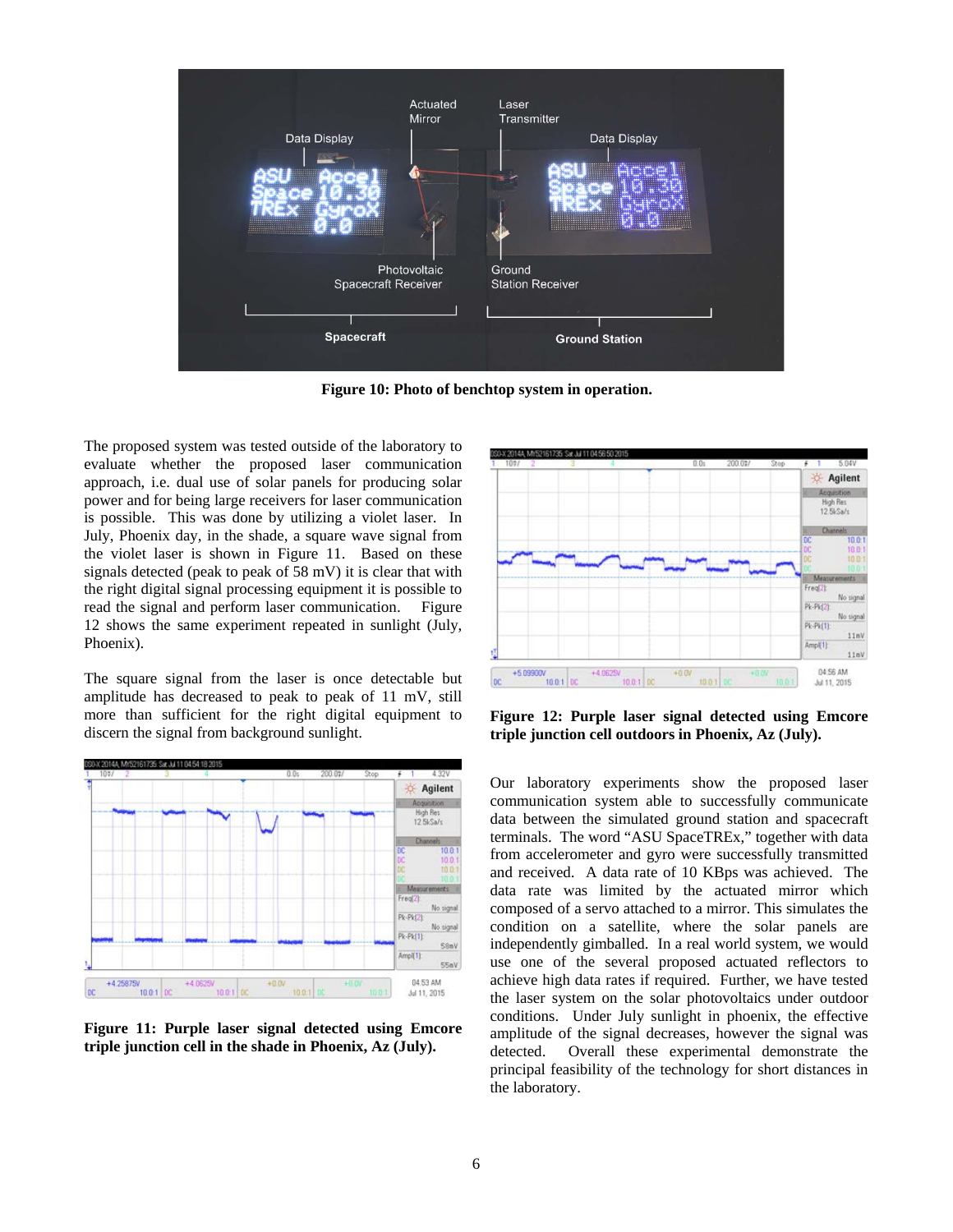## **6. DISCUSSION**

<span id="page-6-0"></span>Laser communication holds great potential as this technology can overcome bandwidth congestion and licenses issues faced with RF communication. Our study shows the potential opportunities for this technology for small spacecraft where there is limited power available. The major advantage of this technology is that the laser is located on the ground station. The laser maybe upgraded in the future and its beam coherence improved and that translates into improved communication performance and communication range for the spacecraft. The technology is ideally suited for small, low-power spacecraft in LEO and MEO. One proposed application could be to communicate and coordinate with satellites that monitor threats to Earth including incoming meteors and solar particles [8]. Another application is to use it on an on-orbit centrifuge science laboratory [9-11]. Table 1 show a comparison with conventional high data-throughput UHF technology. The technology however is applicable as backup communication system for spacecraft located in MEO and even GEO.

| <b>Low Earth Orbit</b>       | <b>Proposed</b>   | UHF               |
|------------------------------|-------------------|-------------------|
|                              | <b>System</b>     |                   |
| <b>Distance</b>              | $400 \mathrm{km}$ | $400 \mathrm{km}$ |
| <b>Max Data Rates</b>        | 1 MBps            | 3 MBps            |
| Power Usage                  | 0.2 W             | 25 W              |
| <b>Mass</b><br><sub>on</sub> | $0.2$ kg          | $0.25$ kg         |
| Spacecraft                   |                   |                   |
| Cost on Spacecraft           | \$7,000           | \$25,000          |

**Table 1: ELC Applied in LEO**

The proposed technologies utilize existing components on a spacecraft for the purpose of communication. This includes using solar PV as a laser receiver. Solar panels happen to have the largest area of any component or device on a spacecraft and can be accurately pointed. Thus a spacecraft has the capability to maximize optical reception using existing subsystems including attitude control and solar panel gimballing capability. In addition the ability to use retroreflectors to reflect laser light over long distances is a proven technology. This technology has been proven to work through laser ranging experiments performed with the mirrors located on the Moon.

The potential is there for high speed communication at low power, thanks to selection of a fast, low-power actuated reflector. Interplanetary applications face some important hurdles with this technology as the telescope mirror and reflector mirror need to be large and this poses important practical challenges. One possibility is to have low-cost relay satellites, analogous to cell phone towers that would collect the incoming laser signal and boost the signal, while also increasing its coherence. The advantage of using laser light instead of RF is that high data rates may be achieved for low power of the end terminal. All of this, however, requires an in-space communications infrastructure.

Our work is now progressing towards developing a CubeSat demonstrator to evaluate this concept from LEO.

Implementing the proposed technology on a CubeSat is a low-cost approach to both validate the technology in the field and evaluate some of the practical challenges of inspace deployment and operation. The proposed spacecraft is shown in Figure 13. It will compose of solar panels that will be able to detect laser light from a ground station. The panels will be gimballed to reflect back the laser light to ground. Additional options are being evaluated including use of an electro-reflective layer over the spacecraft solar panel. All of these results presented here point towards a promising pathway forward for further technology maturation and demonstration from space.



**Figure 13: 6U CubeSat concept to demonstrate the Extensible Laser Communication System from LEO.** 

## **7. CONCLUSIONS**

<span id="page-6-1"></span>In this paper we have proposed a laser communication system for spacecraft that utilizes solar panels as receivers. The receiver in turn reflects the laser beam back towards ground to enable two-way communication. The technology enables low power communication and is best suited as a backup communication system in place of RF. However, with future advancement, this technology could be a primary form of communication that enables highbandwidth communication for low power consumption aboard a spacecraft. The advantage of this technology is that the laser needs to be located at the ground station. This frees the spacecraft from having to host the laser system and high-power required. Furthermore, this technology is extensible as future upgrades to the laser and the optics on the ground will increase both performance and range of the spacecraft communication system. Our analysis shows this technology is feasible for communicating with spacecraft in LEO and MEO orbits. However, significant advancements are required to make this practical for interplanetary communication, as the size of the detecting telescope and reflector mirror increases significantly. Use of relay satellites may help to alleviate this challenge.